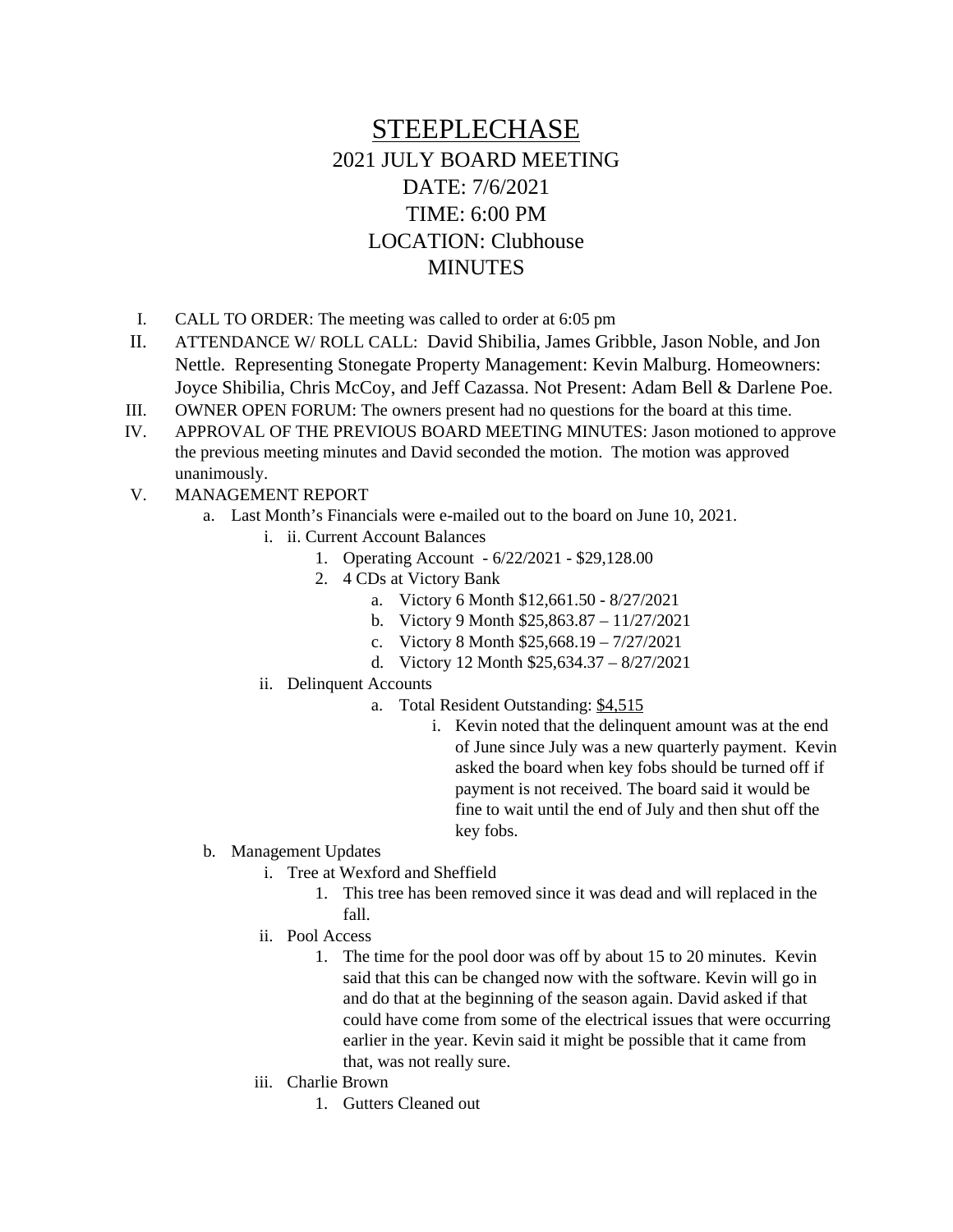- a. Charlie Brown cleaned out the gutters at the clubhouse as they were overflowing near the entrance.
- 2. Moving water away from clubhouse
	- a. Charlie Brown was able to create an area that removed some of the raised-up soil and mulch to help move water away from the clubhouse, so it doesn't come in above the foundation line into the playroom area. Charlie Brown wanted to know what type of rock the board wanted in this area and the board approved smaller crushed white rock.
- 3. Clubhouse rentable again
	- a. The clubhouse was made rentable again in early June. Repairs were made to the drywall and baseboard. The carpet needs replaced, and the Steeplechase board would like the damaged area replaced with a tile wood transition from the kitchen area into the clubhouse area. Kevin is working on getting revised quotes for the areas.
- 4. Additional Items
	- a. The hard drives in the camera system were replaced.
	- b. An additional 100 key fobs ordered and received for new residents and extra fobs requests.
	- c. Extra bush hogging was completed along Grand National and the lower lake.
	- d. Resident brought up sinks in pool areas/bathrooms not getting cleaned every day. Addressed that with the pool company.
	- e. Had some issues with trash getting put out by pool company and in correct location. This seems to be fixed now.
	- f. Kevin requesting repairs to the older playground equipment from Charlie Brown. Some of it has some dry rot and needs stained.

## VI. OLD BUSINESS:

- a. Sediment Removal
	- i. Kevin had reached out in regard to the sediment removal and had been told it has been completed. The sediment should even out on the bottom parts of the retention basin. The board had a few questions. The first was about riprap getting added. It had been mentioned along with banks created. The scope of the work changed throughout the project, but the board wanted to make sure that was addressed. The banks did not get cleaned out and they wanted to know if that was part of the scope of work or not. Kevin said he would follow up with The Lake Doctors on these questions.
	- ii. There was a follow up question on when the fish would be put in the retention basin. Kevin thought it would be fall but would double check with The Lake Doctors.
- b. 8' Benches
	- i. The board discussed putting in one more bench around the retention basin. The area is one of the northern most parts of the retention basin where boats have been put in by The Lake Doctors and by the previous owner that cleaned the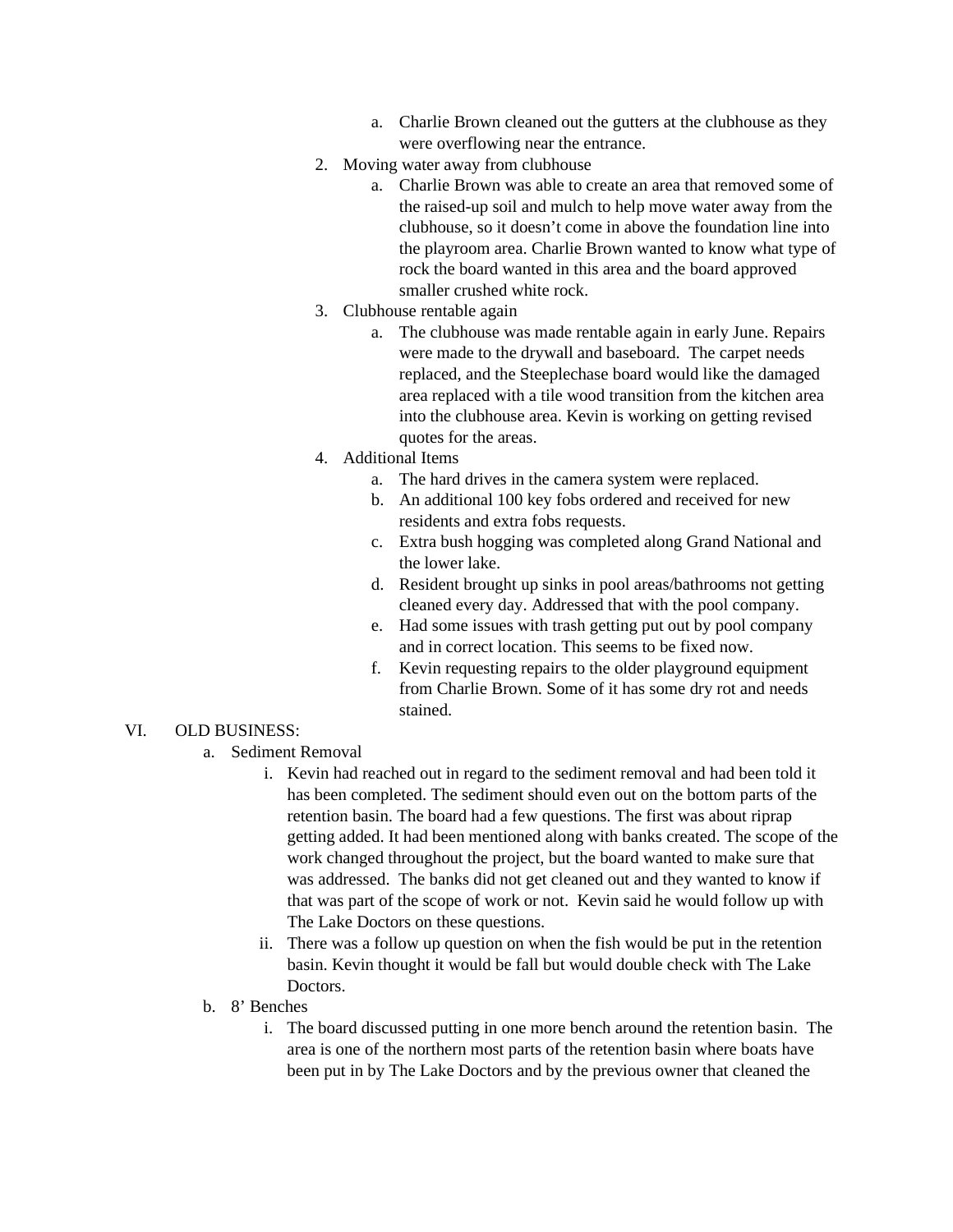lake. The board approved a similar bench to be installed in that location and for it to get the honorary plaque installed on it.

- c. Plaque box near flags
	- i. David had figured out the best location for the plaque box to go would be the left or right entrance and asking Charlie Brown to build an overhang for the box. David is looking into the best plaque box option now.
- d. Aeration system
	- i. Kevin had followed up with The Lake Doctors and they needed some electrical run to the new aeration system location. The board asked that Kevin get some quotes for the electrical run first before moving forward with the aeration system purchase. Kevin said he will start working on getting those quotes, along with quotes for the electric around the pool.
- e. Electric Around Pool
	- i. Kevin had requested quotes from two other electric companies right before he left on vacation. He did not have any messages from them when he came back, so he needs to follow up and see if they are interested or not in providing quotes.
- f. Golf Carts Boone County
	- i. Kevin followed up with Boone County and asked if there was a different protocol for HOAs in approving golf carts. The county said the HOA needed to do the same thing as any other community and getting petitions signed by owners on the streets. The board talked about it and decided that if in Triple Crown there are street legal carts, golf carts could be street legal here if the owners get the proper approval, regulation signage, and licenses needed. The main thing is reminding owners that they need to stay on the streets and cannot go on the walking paths in the community.
- g. Driveway Extensions & Emergency Vehicles
	- i. The board will discuss with legal council in executive session the wording and the process for this to come to a vote to the community.
- h. Fishing Tournament
	- i. At this time there has been no update on getting the fish tournament rescheduled. Kevin said he would follow up with the owner on the new date.
- i. Clubhouse Repairs
	- i. Kevin presented the clubhouse repairs and painting from one vendor. The costs were close to 10k. Kevin wanted to give the board an idea on the costs and would secure 2 additional quotes for them to review.
- j. Notes from Pool Inspection
	- i. Kevin noted that some of the smaller items that need addressed from the Stonegate pool inspection are still in the works, but the pruning around the pool has been completed. Replacement of smaller signage is in the works.
- k. First Responders
	- i. The board said that the first responders event went well. The biggest issue they ran into was that a lot of the food trucks called off due to inclement weather. The two trucks that did show up made out really well and the board ended up ordering 30 pizzas for the community since the other food trucks had not shown up.

VII. NEW BUSINESS:

a. Clearsite Lots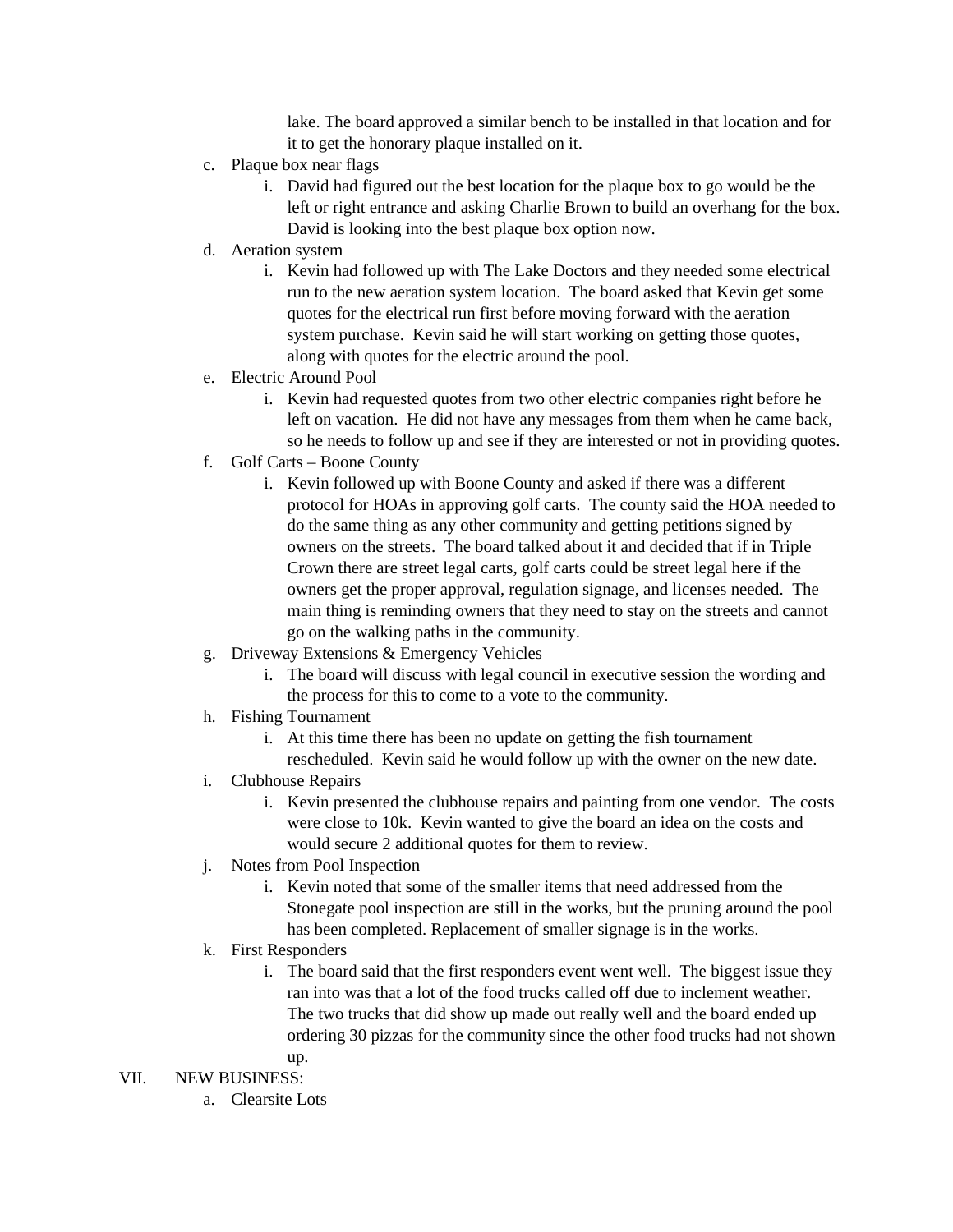- i. The Clearsite lots are being developed for 3 new homes. The are creating three driveways that will come together and create a private road that will connect to Grand National across from Winchester. The lots are going to be behind highpower lines and they will be bringing in dirt to bring up the land and level it out. No home plans have been submitted at this time, but that is because they are still in development. Once they are finalized the builder has said he would be providing them to the ARB to review.
- b. Paddle Boats
	- i. A homeowner requested that the board review the addition of homeowners being allowed to use paddle boats. The board considered possible passes for certain owners and using fees for those passes to pay for additional insurance. Questions that came up were who would be checking to make sure the boats are the correct ones? What about storage of the boats? Where would the boats be put into the water? If people leave the boats at the retention basin? What if someone from the condos comes with their boat? If RC boats were not allowed, should the board be moving forward with paddle boats? The board agreed there were a lot of questions that would need answers before moving forward more with paddle boats.
- c. Solar Panels
	- i. A homeowner requested the board review solar panels as an option for homes. The board asked if any improvement applications had come in for solar panels. Kevin said that they had one come in over a year ago. The ARB reviewed and did not approve it since they could not allow them so that each homeowner could have an equivalent facing/number of panels. Jeff noted that at one time in Kentucky the electric companies made it hard to make money off extra storage from solar and putting it back into the grid due to the support for coal companies. The board for the most part was not against solar panels but agreed that if they were to approve them for the community, they would need to put a standard together.
- d. Additional Street Lights Wynfair and 296 Foxhunt
	- i. The board reviewed the request for additional streetlights at 296 Foxhunt and for additional streetlights on Wynfair.
	- ii. 296 Foxhunt There had been a truck stolen on Foxhunt and the homeowner installed cameras but stated that it was still too dark in that area. The board reviewed where the current streetlights are on the street and there is one about one or two houses down. The board noted that if there were a large area with no light in the community that could be concerning, but most streetlights are about 4 -5 homes apart. The board at this time felt this area has reasonable lighting and the owner would need to provide any extra lighting for their own property.
	- iii. On Wynfair under the new development there are streetlights that have been added to Crisp Court, but no new streetlights were added to the new portion of Wynfair. Chris M. noted that to be equivalent with the rest of the community there would probably need to be about three additional streetlights added to Wynfair. Kevin said that he could work with Duke to get quotes and that they were probably looking at around 6k for each light to be installed and the cost of electric. Kevin needs to know the precise location for installation to get